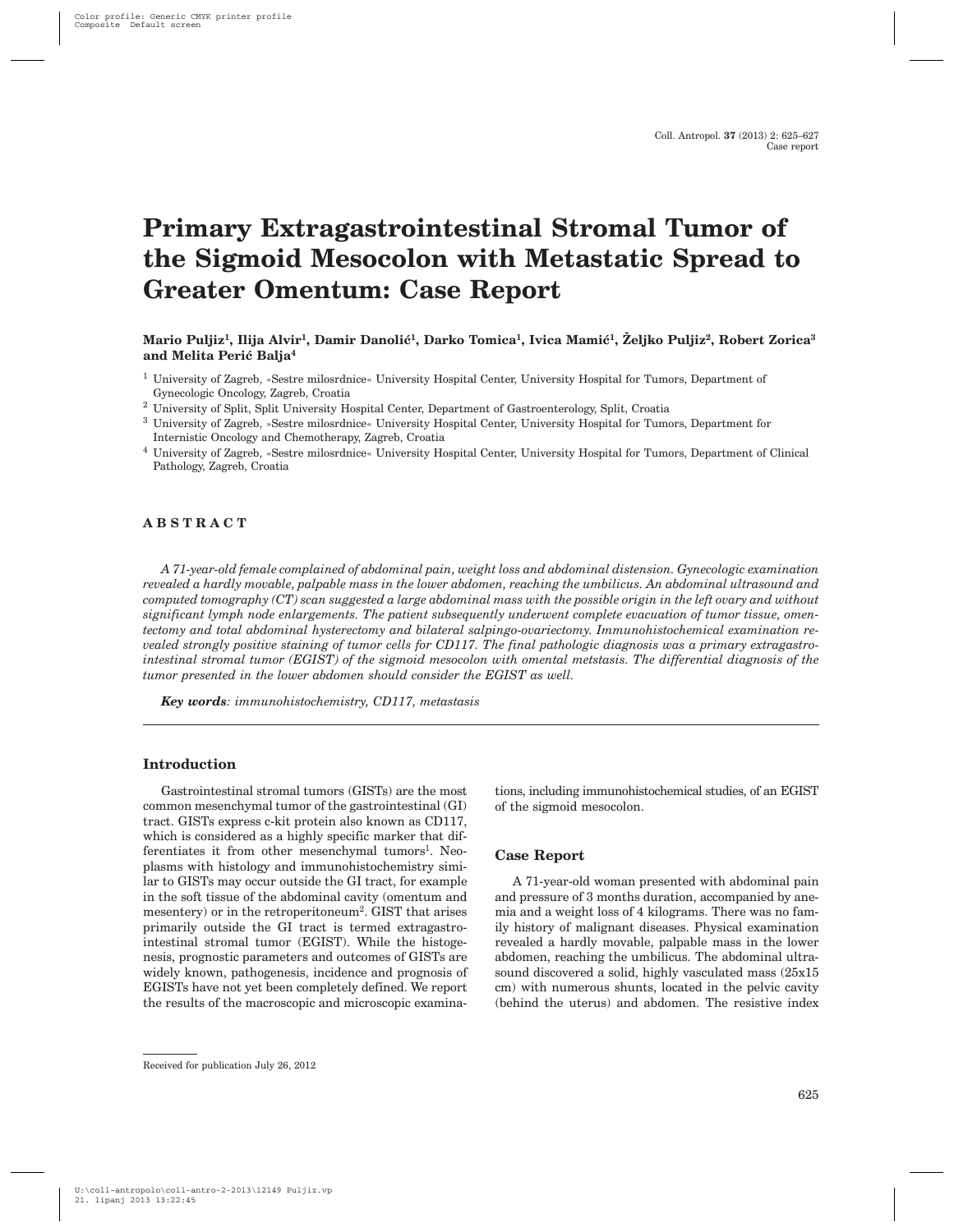(RI) in the mass was 0.32 to 0.37. The laboratory values and common tumor markers (CA125, CEA, CA19-9) were within normal range with the exception of hemoglobin 83 g/L. The computed tomography (CT) scan suggested a large lower abdominal mass with possible origin in the left ovary and without significant lymph node enlargements noted. Intraoperatively, we found a large round- -shaped mass located in the lower abdomen with multiple adhesions to the sigmoid mesocolon, sigmoid colon and uterus. The greater omentum was consumed with multiple tumor nodules whose size varied from 0.7 mm to 27 mm. After adhesiolysis the tumor was removed entirely (Figure 1) and total abdominal hysterectomy with bilateral salpingo-ovariectomy and total omentectomy were performed. Exploration of the abdominal cavity displayed no more tumor masses in abdomen.

Pathology analysis revealed that the uterus, both tubes and ovaries, were free of tumor cells.

Macroscopically, the tumor was lobulated, round-shaped, of 29x23x12 cm in size; it had free margins, central parts of local necrosis and hemorrhage in almost 20% of the tissue. Microscopically, the tumor consisted of nests, clusters and pseudoglandular cords of uniform appearance, epitheloid polygonal cells with eosinophilic, variably vacuolated cytoplasm (physalipherous-like cells). Transitions between large eosinophilic cells and spindle ones were interspersed. The tumor cells embedded in focally myxoid stroma were separated by fibrous tissue. The mitotic activity was 2–5 mitosis/50 high-power field (HPF). There was no residual muscular tissue from the gut wall in the tumor pseudocapsule. Immunohistochemistry showed positive reactions of tumor cells for vimentin, bcl-2 and CD99 as well as positive focal reactions for neuron specific enolase (NSE). Reactions of tumor cells for HBME-1, CA125, CK7, CK20, CK5/6 and CKAE1/ AE3 were negative. Primitive neuroectodermal tumor (PNET) was first suspected and reverse transcription polymerase chain reaction (RT-PCR) was introduced to reach a final conclusion. RT-PCR analysis showed a negative reaction for EWS/FLI-1 for both types and negative



*Fig. 1. Surgically removed tumor mass.*

reactions for SYT/SSX1 and SYT/SSX2. Therefore the initial diagnosis of PNET was rejected. Further immunohistochemical analysis revealed positive reactions of tumor cells for calponin, S-100, and diffuse strong CD117 positivity. Reactions of tumor cells for leucocyte common antigen (LCA), chromogranin, sinaptophisin, carcinoembryonic antigen (CEA), cytokeratin 19, CK18, Melan-A, HMB45, CD34, smooth muscle actin (SMA), desmin, epithelial membrane antigen (EMA) and glial fibrillary acidic protein (GFAP) were negative. These findings strongly supported a diagnosis EGIST. The patient recovered well and 8 days after the surgical procedure she was discharged from the hospital to home care. The 16-month follow-up has shown no tumor recurrence to date.

### **Discussion**

The GISTs are the most common mesenchymal tumors of the GI tract with an incidence estimated at 7 to 14 per 1 million in the general population<sup>3</sup>. These tumors usually occur in the stomach (60–70%) and small intestine (20–35%), with rare occurrence in the colon and rectum  $(5\%)$ , esophagus  $( $2\%)$  and appendix<sup>3-5</sup>. Some GISTs$ are unrelated to the tubular gastrointestinal tract and they are termed EGISTs. Incidence of EGISTs is not defined yet<sup>3</sup>. EGISTs are probably rarer than previously reported. Most cases of EGISTs are likely to represent mural GISTs with extensive extramural growth with eventual loss of contact with the muscle layer of the gut<sup>6</sup>. GISTs should be defined by virtue of any degree of association with the muscularis propria (supported by desmin immunoreactivity), but not by localization of the bulk of the tumor<sup>6,7</sup>.

EGISTs arising in the mesentery of sigmoid colon are extremely rare. A total of 99 omental and mesenteric EGISTs have been reported in four published series from 1999 to 20083.

EGIST have various clinical behavior, and the parameters used for predicting the prognosis of GIST may not be completely suitable for EGIST evaluation. Miettinen et al. examined seven cases of mesenteric EGISTs and nine cases of omental EGISTs. Mesenteric EGISTs appeared more aggressive (higher mitotic activity, frequent malignant behavior $)^8$ .

Reith et al.<sup>9</sup> noted that EGIST arising within the abdominal cavity (40 cases) and the retroperitoneum (8 cases) expressed CD117 (100%), CD34 (50%), neuron- -specific enolase (44%), smooth muscle actin (26%), desmin  $(4\%)$ , and S-100 protein  $(4\%)$ . High cellularity, mitotic activity (>2 mitoses/50 HPF) and the presence of necrosis were factors indicative of a potentially aggressive clinical course for EGIST. Our patient displayed two high-risk features (mitotic activity  $>2/50$  HPF and presence of necrosis). Tumor size, which is commonly used in GISTs as a prognostic factor, is not applicable to  $EGISTs<sup>9,10</sup>$ . EGISTs appear to have enough space to grow and they are often large size, presenting clinical symptoms only after a long time. Since the preoperative diagnosis based on clinical and radiological data is difficult, the patients